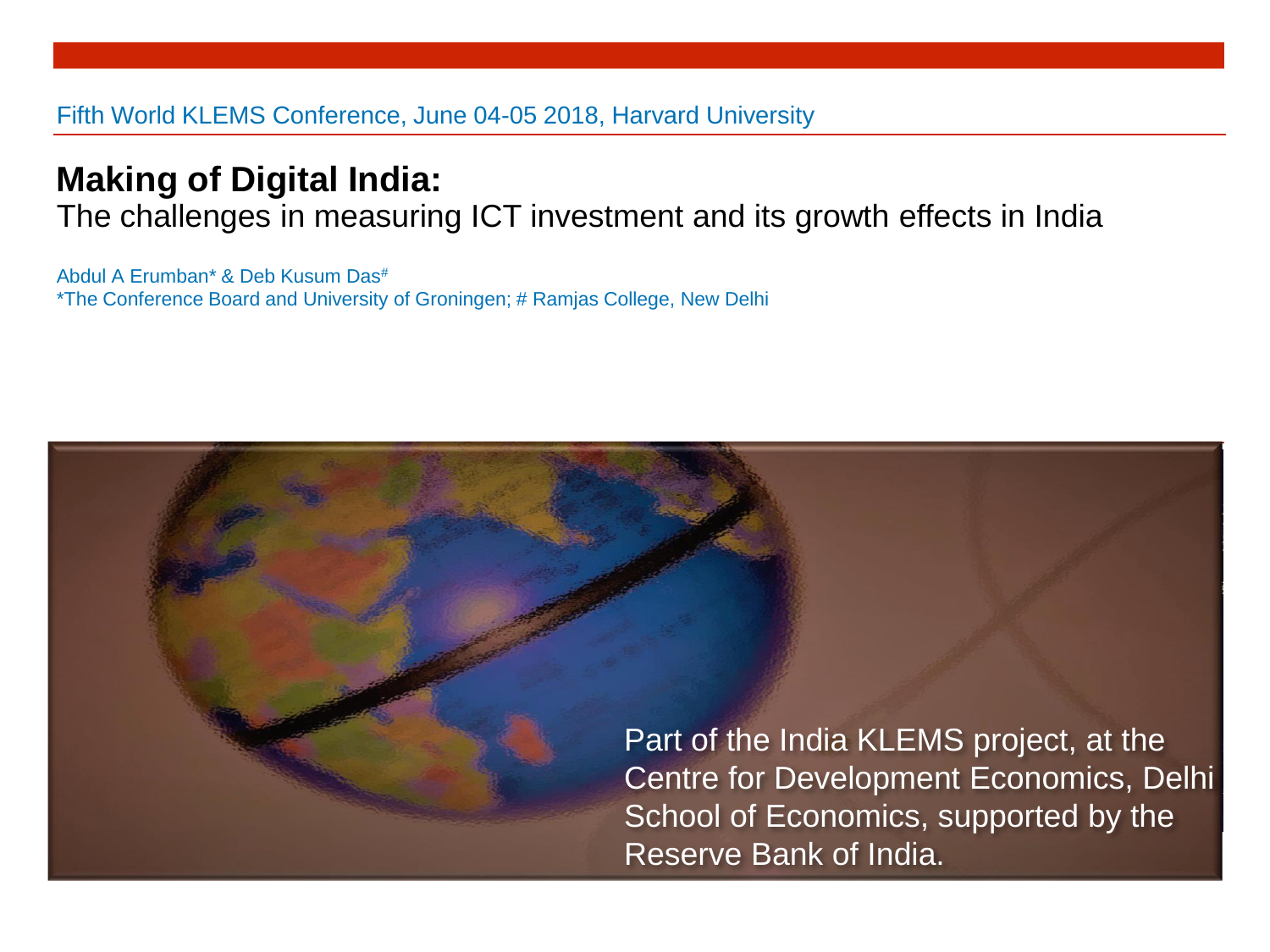# Challenges in measuring ICT investment in Indian economy

- Lack of detailed data on ICT investments, and ICT prices (taking account of rapid changes in technology)
- Substantial amount of software piracy, which will not end up in firms' official investment accounts, but will contribute to productivity!
- **Example informal sector**
- Significant inconsistency across available data sources (NAS, Prowess, ASI, WITSA)
- Necessary to combine various sources to create a first estimate of ICT investment (i.e. Software, Hardware, and Communication equipment)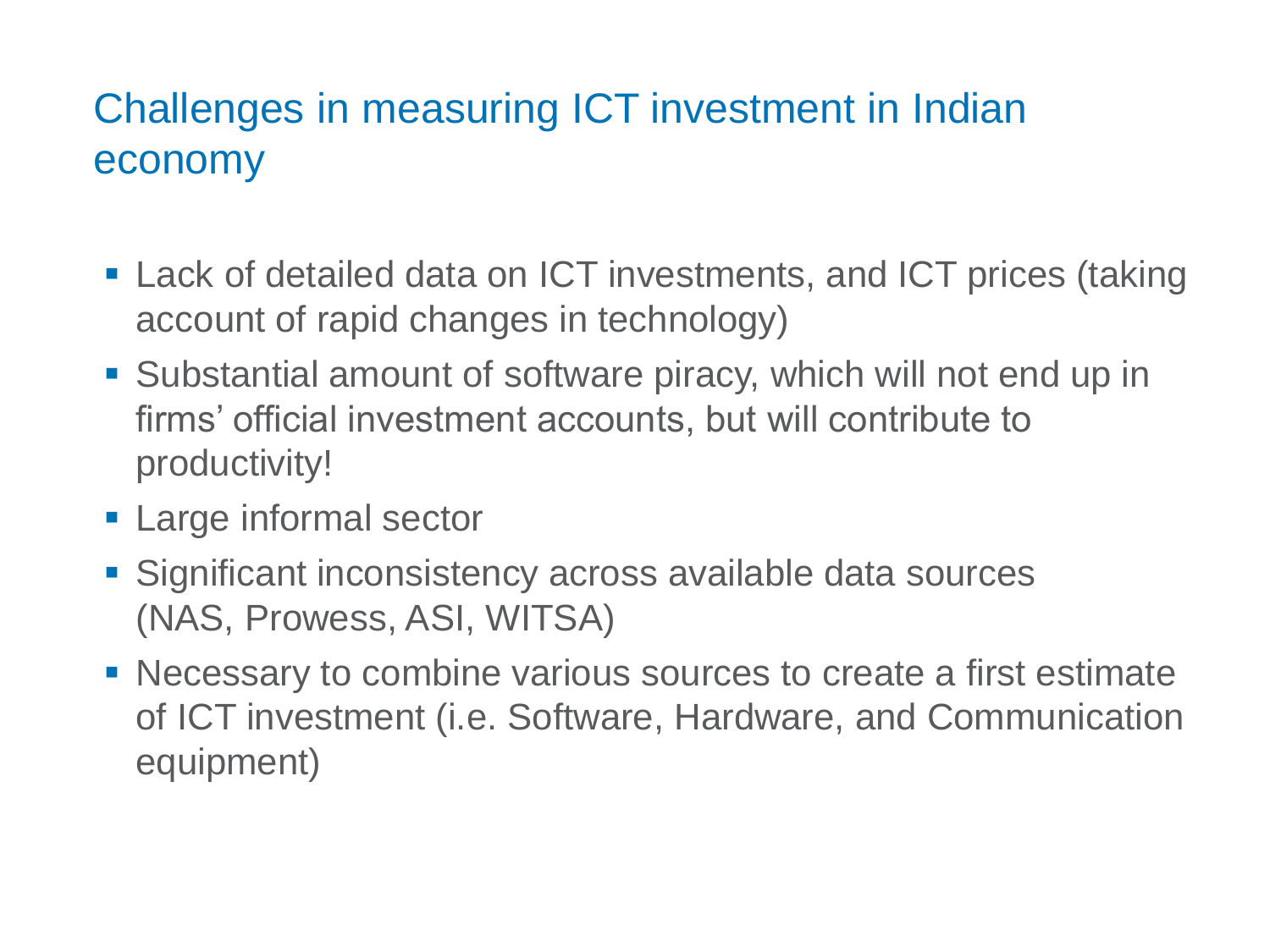## Attempts to measure ICT investment in India's aggregate economy

- Jorgenson and Vu (2005), using WITSA to impute ICT investment
	- ✓ Separate WITSA's total spending on ICT, which includes non-investment spending, using United States' ICT investment to ICT spending ratio.
		- overestimate investment in developing countries, as investment/spending ratio might be lower than in the U.S (de Vries et al, 2010)
		- Underestimate ICT investment, as it is likely that most of the ICT spending in developing countries is in the form of investment, as consumption spending on ICT in the early years in low income countries would be relatively low compared to the US (Erumban and Das, 2016)
- Erumban and Das (2016), combining available data on software investment in national accounts, and commodity flow method to impute hardware investment (to be discussed)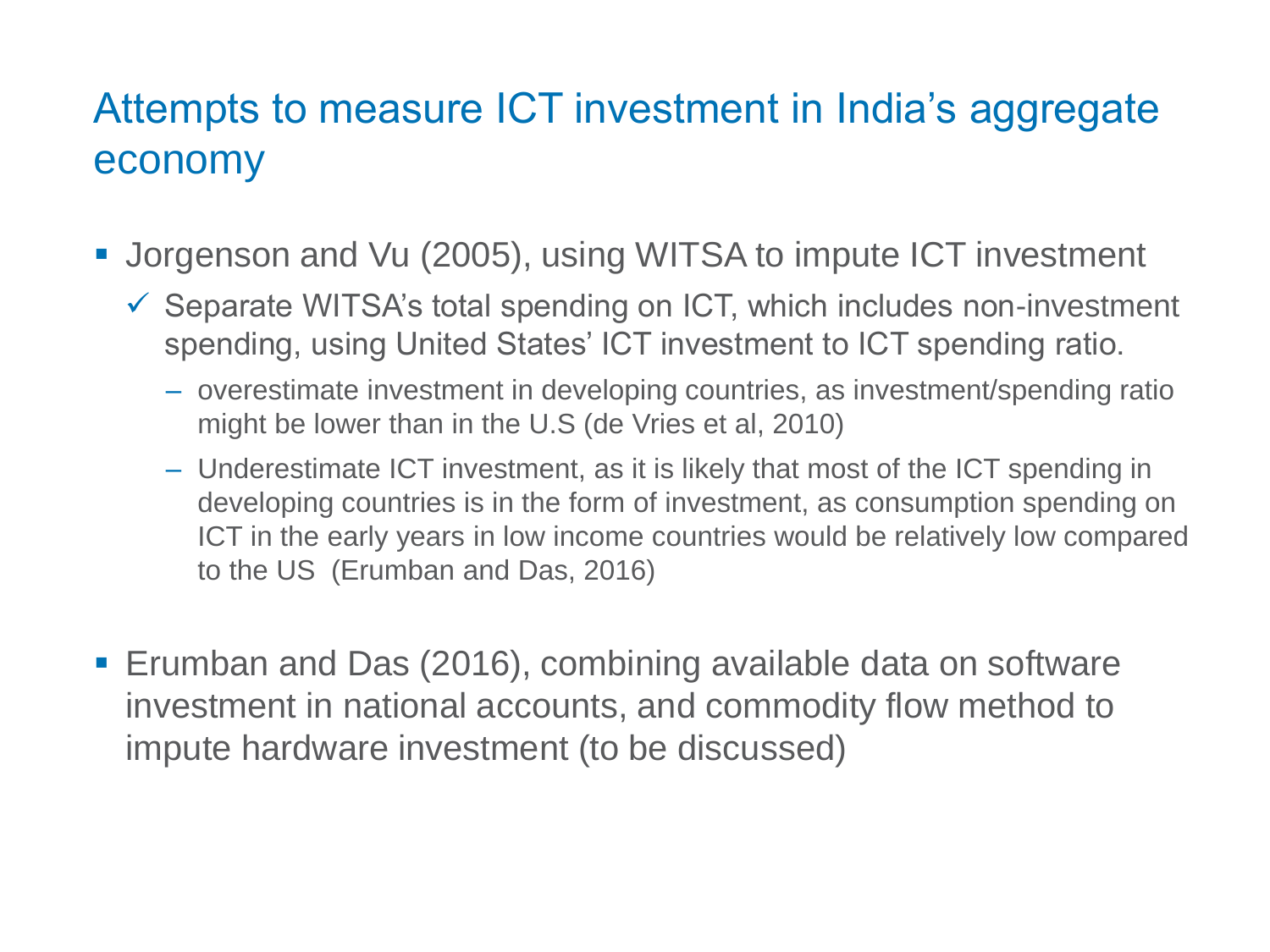## Data on ICT investment in India

- **Software** *investment* by administrative departments, autonomous bodies, cooperatives, departmental enterprises, household sector, non-departmental enterprises, private corporate sector and public administration from NAS, since 1999 – considered as the benchmark estimate in our data.
- ICT *investment* in organized manufacturing since 1993, from ASI
- ICT *investment* in unorganized manufacturing, NSSO 62<sup>nd</sup> round
- **PROWESS firm level data on gross fixed assets in hardware,** software & communication equipment
- World Information Technology & Services Alliance (WITSA) 's data on **ICT** *spending* by broad sectors of the economy since 2000.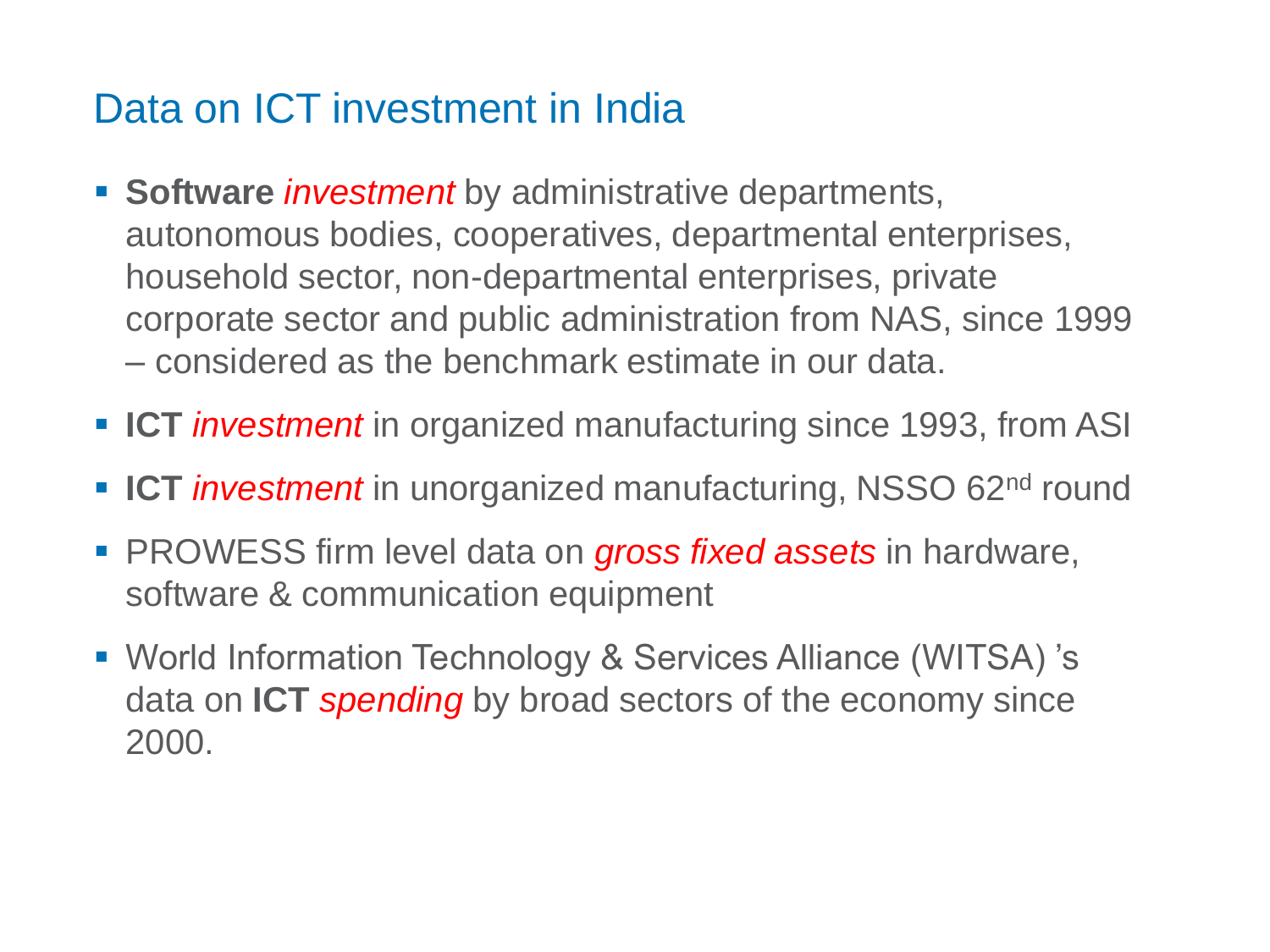# Measuring software investment in aggregate economy

- Nominal Investment in Software
	- NAS data since 1999 (SNA 1993: software, but excludes own account)
	- For pre-1999, use software/hardware ratio to measured hardware series (to be discussed)
		- Use a constant software/hardware spending ratio from WITSA in 1999 for all years
		- **Use a linearly forecasted software/hardware ratio from WITSA**
		- Generate a series of software/hardware ratio using the trend in software/hardware ratio in the United States.
			- U.S, being the ICT leader, may provide a realistic picture of the required hardware/software ratio, particularly in the early years
			- The trend in software/hardware ratio for the U.S during 2000-2007 moves in the same direction as that of the Indian data (the simple correlation between the two is 0.8).
			- The U.S data has been obtained from EU KLEMS.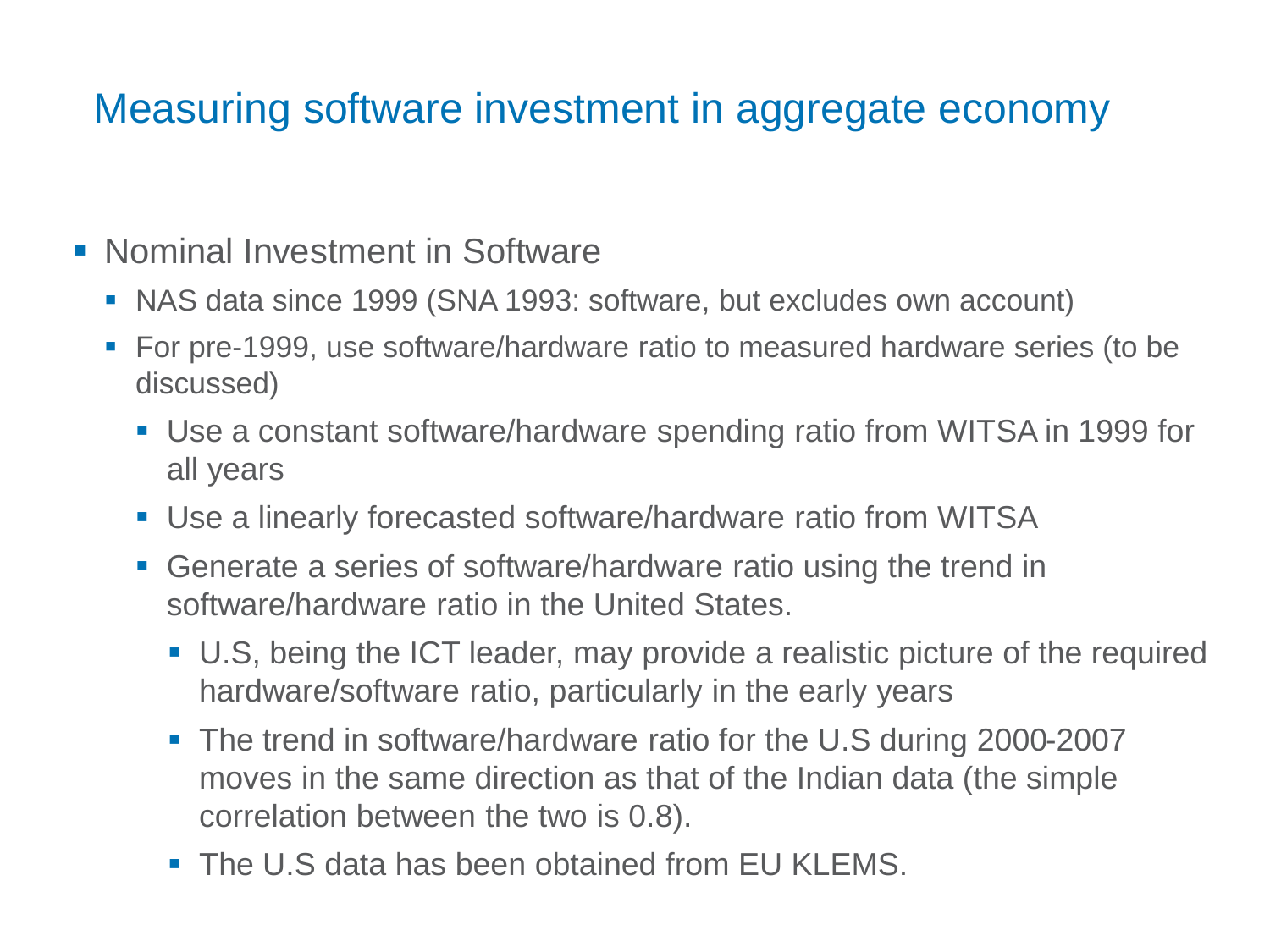### Software/Hardware ratio – the three approaches

Software/hardware ratio, total economy

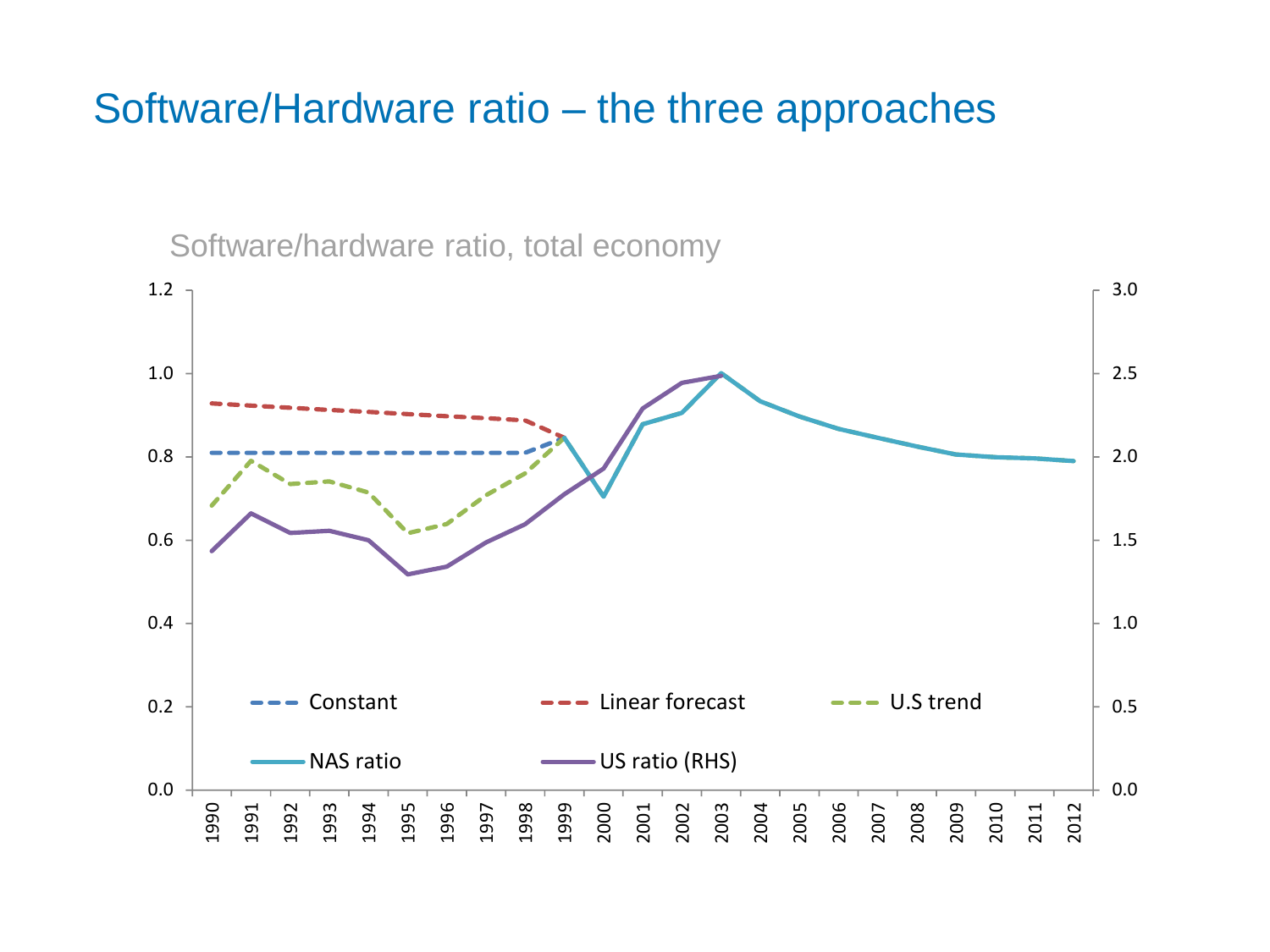# Measuring Hardware & communication equipment investment in aggregate economy

- No separate data in National Accounts, but is buried in machinery.
- For 1999-2011 period, we apply hardware/software ratio from WITSA to NAS software data, an approach suggested by de Vries et al (2010)
- **For years before 1999, we use Commodity Flow Approach**

$$
I_{i,t} = \frac{I_{i,s}^{IO}}{\left(Y_{i,s}^{IO} + M_{i,s}^{IO} - X_{i,s}^{IO}\right)} \left(Y_{i,t} + M_{i,t} - X_{i,t}\right)
$$

■ Investment to domestic availability ratio of ICT hardware from benchmark Input -Output Tables (IO) is applied to annual availability of ICT hardware in the domestic economy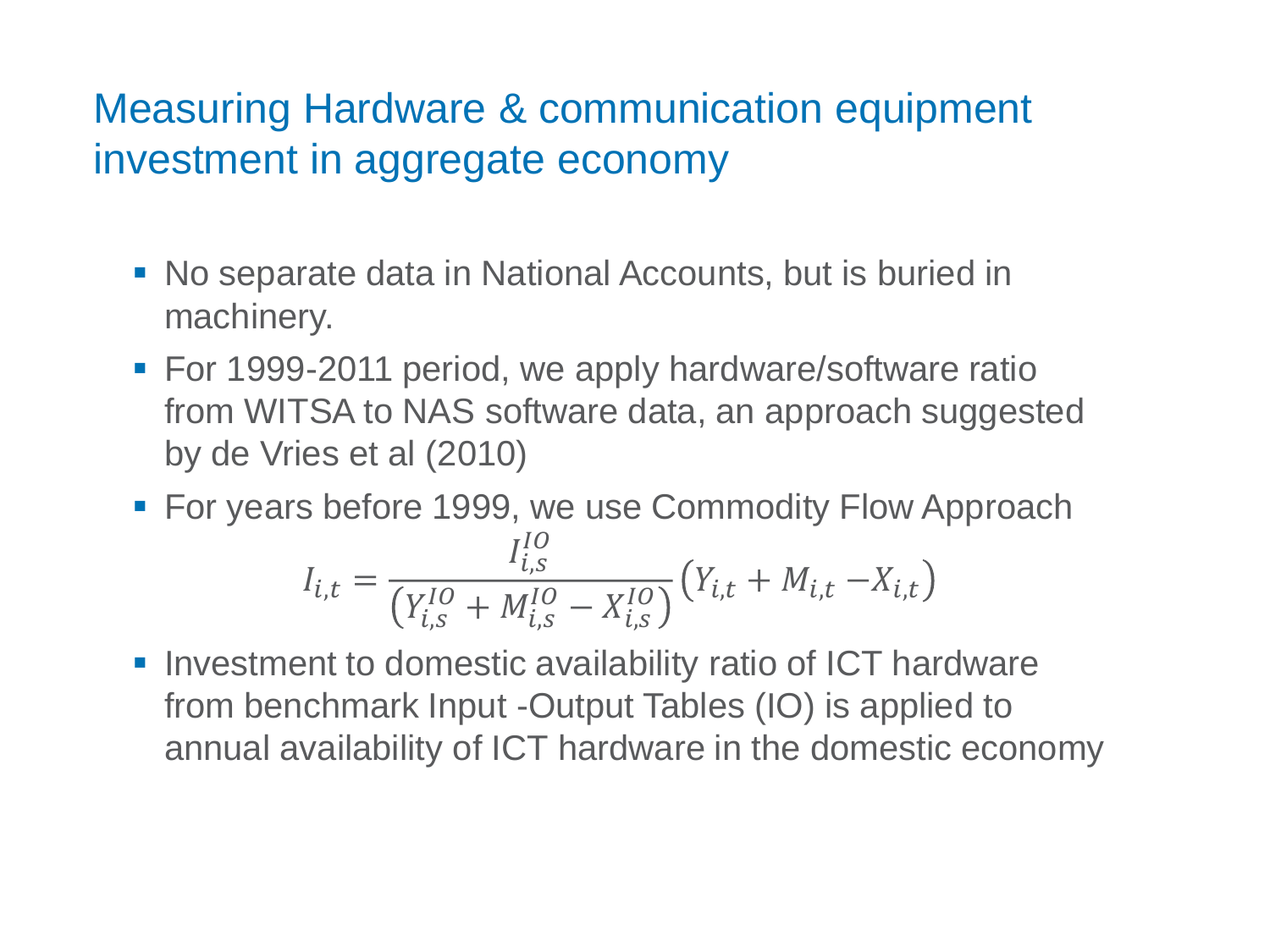### Hardware assets: IO and trade concordance

|                        |                           | <b>ISIC</b>       |                         |
|------------------------|---------------------------|-------------------|-------------------------|
| <b>Benchmark</b> years | <b>IOT</b> sectors        | <b>industries</b> | <b>ICT</b> asset        |
|                        | Office computing machines | 30                | Hardware                |
| 1983, 1989, 1993 &     | Electronic                |                   |                         |
| 1998                   | equipment(incl.TV)        | 30                | Hardware                |
|                        | Communication equipment   | 32                | Communication equipment |
|                        |                           |                   |                         |
|                        | Electronic                |                   |                         |
| 2003 & 2007            | equipment(incl.TV)        | 30                | Hardware                |
|                        | Communication equipment   | 32                | Communication equipment |

**Input Output Table (IOT) and ICT asset concordance** 

**Trade data and (Comtrade) and ICT asset concordance**

|                    | <b>HS</b> |                              | <b>ISIC</b>       |                         |
|--------------------|-----------|------------------------------|-------------------|-------------------------|
| <b>HS</b> revision | code      | <b>HS</b> industry           | <b>industries</b> | <b>ICT</b> asset        |
| 3 (1998 and after) | 714       | Office machines              | 30                | Hardware                |
|                    | 724       | Telecommunications apparatus | 32                | Communication equipment |
|                    |           |                              |                   |                         |
| 1 (before 1998)    | 75        | office machines, and mach.   | 30                | Hardware                |
|                    | 76        | Telecomm, sound equip etc.   | 32                | Communication equipment |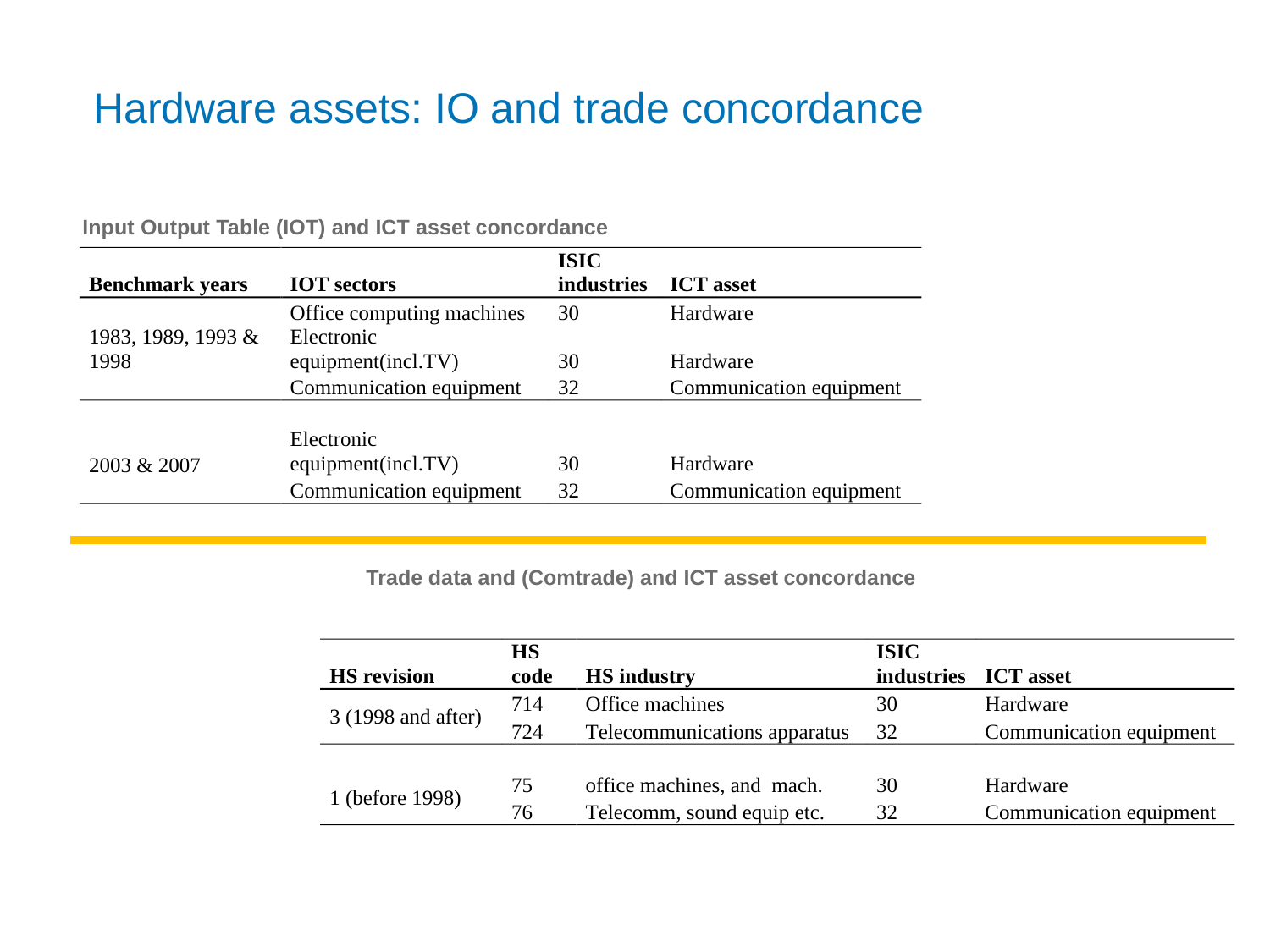# ICT investment in India – Estimated data

ICT investment (Rs. Crores) and its share in GDP



Source: India KLEMS, Authors' computations using data from National Accounts Statistics, and EU KLEMS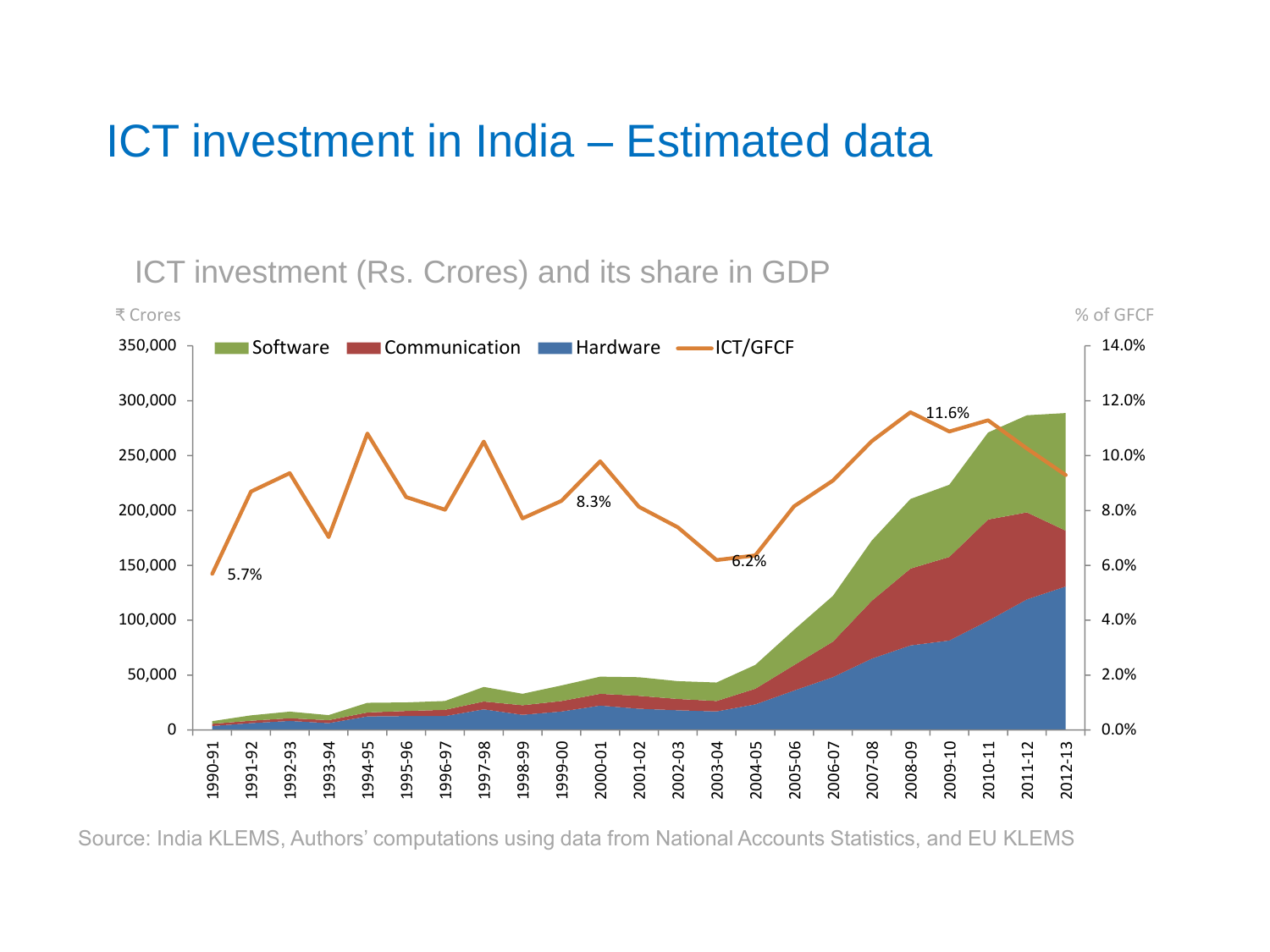# Composition of ICT investment in India – Estimated data

shares of software, hardware and communication equipment in total ICT investment



Source: India KLEMS; Authors' computations using data from National Accounts Statistics, and EU KLEMS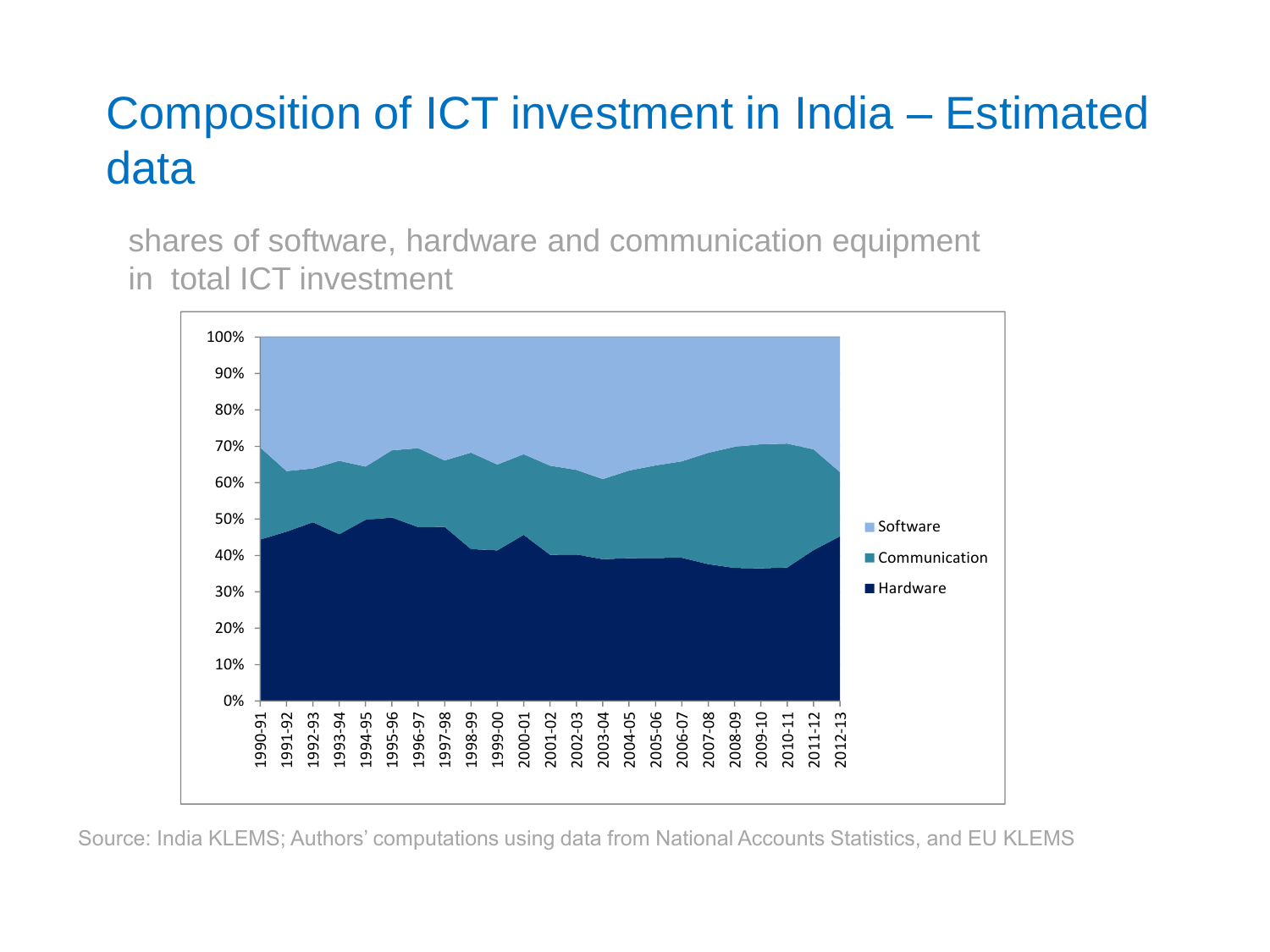# Approach to measure ICT investment for organized manufacturing industries

- Annual Survey of Industries provides (covers industries in the formal sector)
	- ✓ Gross Fixed Capital Formation in current prices for total assets (Factory sector)
	- ✓ Investment in Fixed Assets for 7 individual assets (Land; Building; Plant &Machinery; Transport equipment ; Computer equipment including software; Pollution Control Equipment; Others)
- **GFCF for any asset (including ICT) from the Fixed assets data** obtained as:

$$
GFCF_{i,t}^{j\_asi} = NVF_{i,t}^{c,j\_asi} - NVF_{i,t}^{o,j\_asi} + D_{i,t}^{j\_asi} - ADR_{i,t}^{j\_asi}
$$

(Net value of fixed assets (NVF), on closing – NVF on opening + Depreciation during the year – addition due to revaluation)

 $\checkmark$  ICT as defined by ASI includes software and hardware, but not communication equipment.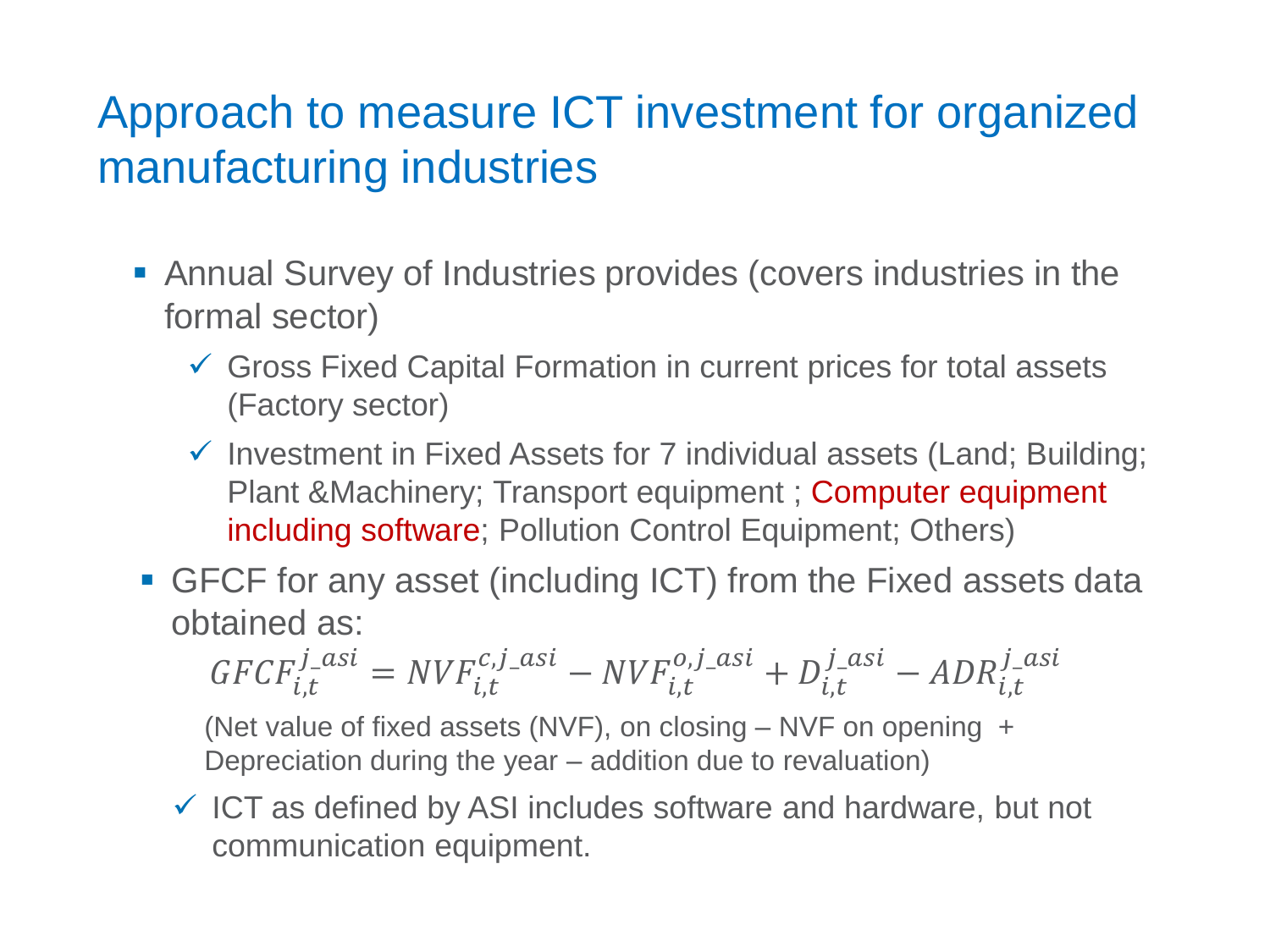# ASI fixed assets schedule

| Types of                                   |                          | Gross Value (Rs. 000')            |                    |                            |                  | Depreciation (Rs. '000')                           |               |                     |                  | Net Value (Rs.)   |  |
|--------------------------------------------|--------------------------|-----------------------------------|--------------------|----------------------------|------------------|----------------------------------------------------|---------------|---------------------|------------------|-------------------|--|
| Assets                                     | Opening as<br>on<br>---- | the year                          | Addition during    | Deductio<br>n &<br>Adjustm | Closing<br>as on | $Up$ to                                            | Provid-<br>ed | $Up$ to<br>year end | Opening<br>as on | Closing as<br>lon |  |
|                                            |                          | Due to $\vert$<br>revalu<br>ation | Actual<br>Addition | ent<br>during<br>the year  | $(3+4+5-6)$      | year<br>$\left  \text{beginning} \right $ the year | during        | $(8+9)$             | -----<br>$(3-8)$ | $(7-10)$          |  |
|                                            | ◠                        |                                   |                    | h                          |                  | 8                                                  |               | 10                  | 11               | 12                |  |
| 1 Land                                     |                          |                                   |                    |                            |                  |                                                    |               |                     |                  |                   |  |
| 2 Building                                 |                          |                                   |                    |                            |                  |                                                    |               |                     |                  |                   |  |
| 3 Plant & Machinery                        |                          |                                   |                    |                            |                  |                                                    |               |                     |                  |                   |  |
| 4 Transport equipment                      |                          |                                   |                    |                            |                  |                                                    |               |                     |                  |                   |  |
| Computer equipment including<br>5 software |                          |                                   |                    |                            |                  |                                                    |               |                     |                  |                   |  |
| <b>6 Pollution Control Equipment</b>       |                          |                                   |                    |                            |                  |                                                    |               |                     |                  |                   |  |
| 7 Others                                   |                          |                                   |                    |                            |                  |                                                    |               |                     |                  |                   |  |
| <b>8 Sub-total (2 to 7)</b>                |                          |                                   |                    |                            |                  |                                                    |               |                     |                  |                   |  |
| 9 Capital work in progress                 |                          |                                   |                    |                            |                  |                                                    |               |                     |                  |                   |  |
| 10 Total $(1+8+9)$                         |                          |                                   |                    |                            |                  |                                                    |               |                     |                  |                   |  |
|                                            |                          |                                   |                    |                            |                  |                                                    |               |                     |                  |                   |  |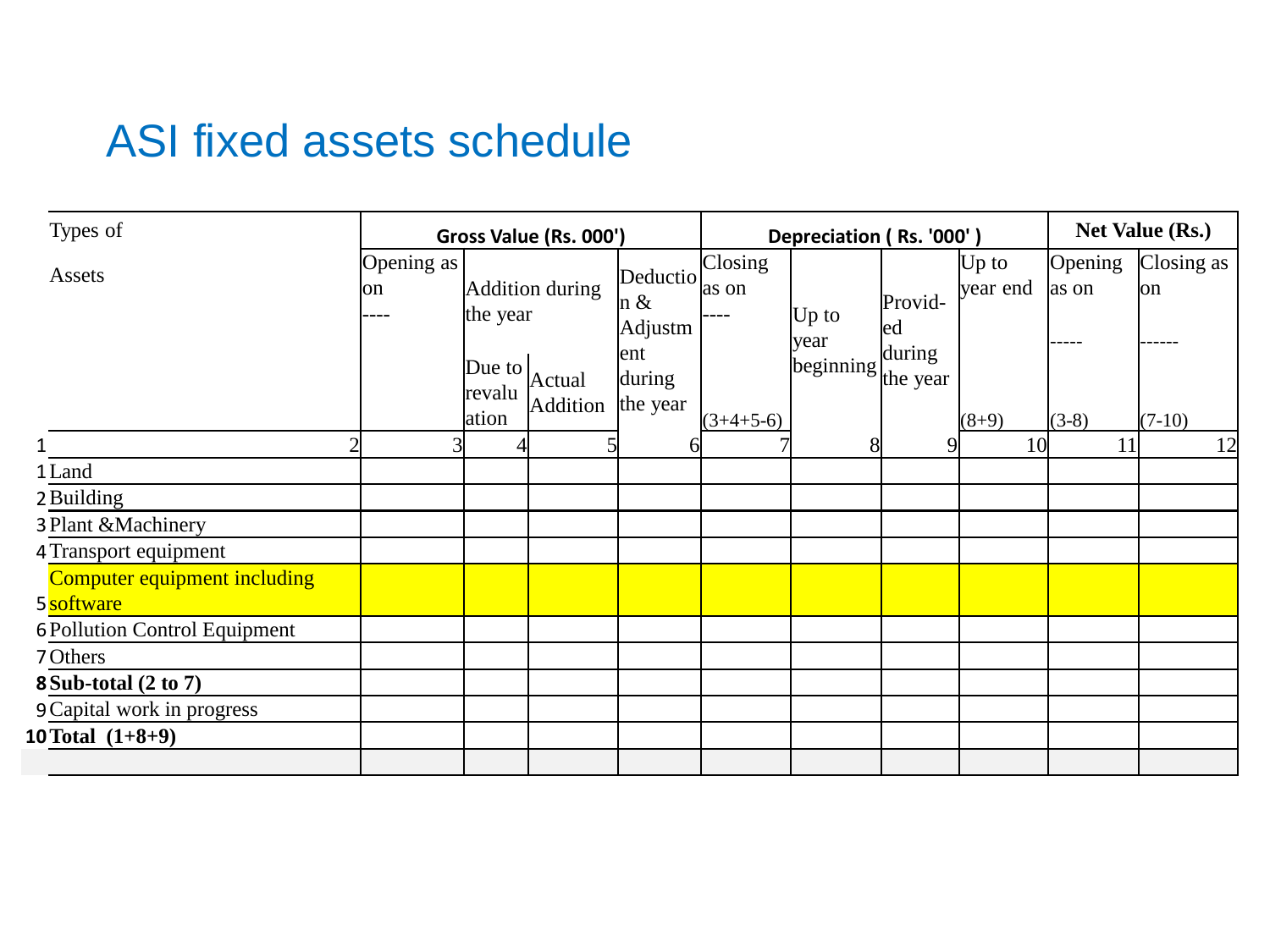# ASI fixed assets schedule: Example of industry food production (15) in 2007-2008 (all values in Rs. Lakhs)

| Types of                                   |                  | Gross Value (Rs. 000')    |                                 | Depreciation (Rs. '000')   |                  |                                                         |                    | <b>Net Value (Rs.)</b> |                             |                                |
|--------------------------------------------|------------------|---------------------------|---------------------------------|----------------------------|------------------|---------------------------------------------------------|--------------------|------------------------|-----------------------------|--------------------------------|
| Assets                                     | Opening as<br>on | the year                  | <b>Addition during</b>          | Deductio<br>n &<br>Adjustm | Closing<br>as on | Up to                                                   | Provid-<br>ed      | $Up$ to<br>year end    | Opening<br>as on            | <b>Closing as</b><br><b>on</b> |
|                                            |                  | Due to<br>revalu<br>ation | Actual<br>Addition              | ent<br>during<br>the year  | $(3+4+5-6)$      | year<br>beginning                                       | during<br>the year | $(8+9)$                | $(3-8)$                     | $(7-10)$                       |
|                                            |                  |                           |                                 |                            |                  |                                                         |                    | 10                     | 11                          | 12                             |
| 1 Land                                     | 346,496 25,224   |                           | 67,623                          | 6,525                      | 417,839          | 3,805                                                   | 490                | 4,229                  | 396,582                     | 482,568                        |
| 2 Building                                 | 1,427,116 15,543 |                           | 250,910                         |                            | 11,518 1,651,114 | 399,857                                                 | 81,554             |                        | 459,616 1,249,114           | 1,424,485                      |
| 3 Plant & Machinery                        |                  |                           | 5, 181, 320 24, 921 1, 118, 921 |                            |                  | 68,849 6,157,510 2,285,977                              |                    |                        | 392,100 2,607,042 3,251,903 | 3,951,832                      |
| 4 Transport equipment                      | 199,423          | 45                        | 59,819                          | 13,960                     | 228,716          | 101,475                                                 | 30,002             | 116,230                | 155,769                     | 177,168                        |
| Computer equipment including<br>5 software | 63,249           |                           | 12,781                          | 1,099                      | 73,871           | 42,548                                                  | 9,146              | 49,867                 | 22,594                      | 26,005                         |
| <b>6 Pollution Control Equipment</b>       | 54,622           |                           | 9,697                           | 139                        | 64,053           | 25,033                                                  | 3,740              | 28,374                 | 31,338                      | 37,200                         |
| 7 Others                                   | 475,123          | 1,657                     | 82,990                          | 11,080                     | 539,896          | 248,120                                                 | 41,657             | 280,660                | 257,574                     | 294,437                        |
| <b>8 Sub-total (2 to 7)</b>                |                  |                           | 7,400,853 42,177 1,535,117      |                            |                  | 106,645 8,715,160 3,103,009 558,198 3,541,789 4,968,291 |                    |                        |                             | 5,911,128                      |
| 9 Capital work in progress                 | 474,152          |                           | 302,488                         | 328,053                    | 434,456          | 299                                                     | 215                | 722                    | 498,310                     | 439,788                        |
| 10 Total $(1+8+9)$                         | 8,221,501 67,401 |                           | 1,905,228                       |                            |                  | 441,223 9,567,455 3,107,113 558,903 3,546,740 5,863,183 |                    |                        |                             | 6,833,484                      |
| <b>GFCF</b>                                |                  | $- R$                     |                                 |                            |                  |                                                         | $+D$               |                        | $\overline{\bf 0}$          | $+C$                           |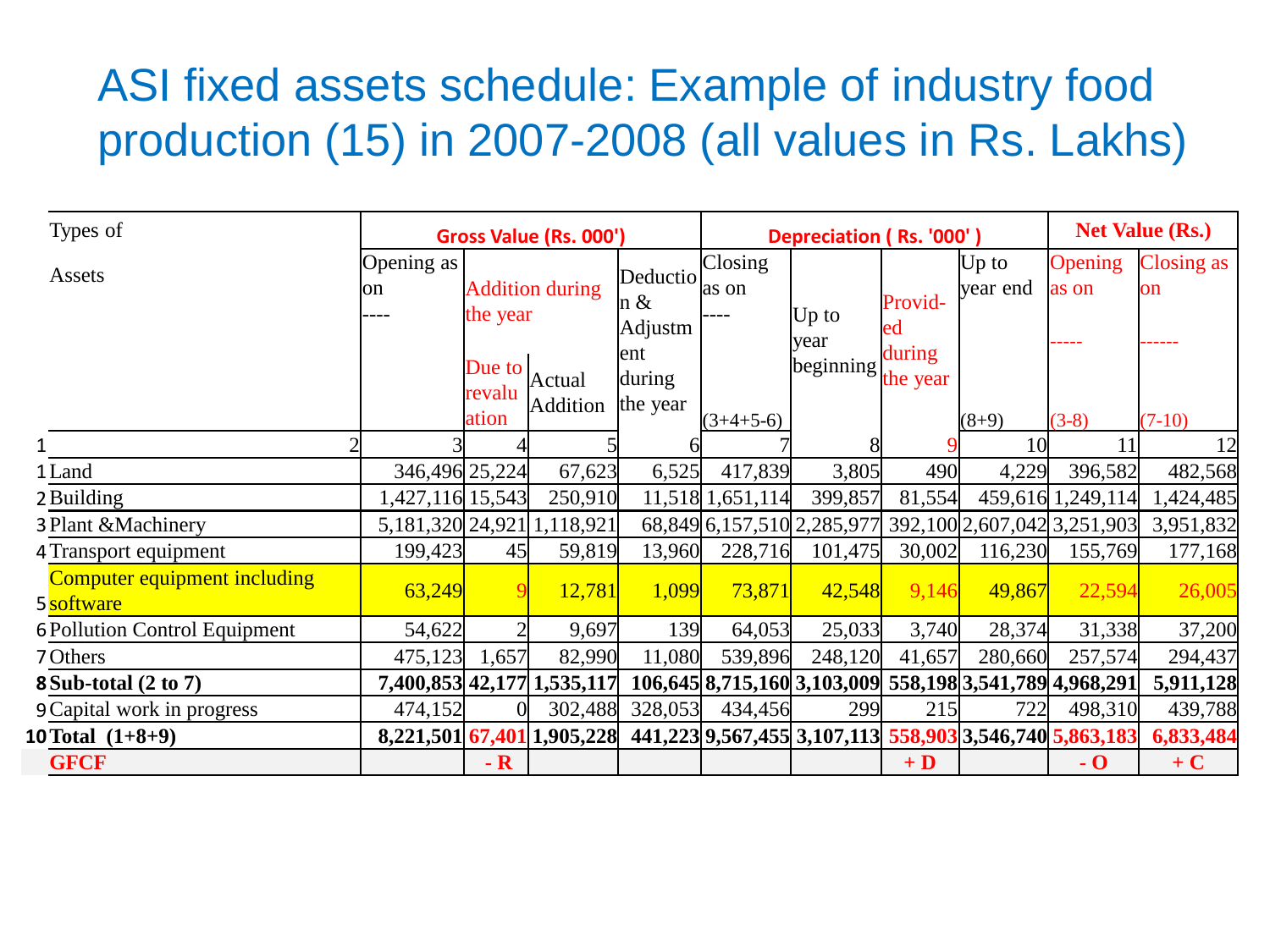# ASI fixed assets schedule: Example of industry food production (15) in 2007-2008 (all values in Rs. Lakhs)

| Types of                                   | Gross Value (Rs. 000') |                           |                        |                            | Depreciation (Rs. '000') |                |                    |                     | <b>Net Value (Rs.)</b> |                                |
|--------------------------------------------|------------------------|---------------------------|------------------------|----------------------------|--------------------------|----------------|--------------------|---------------------|------------------------|--------------------------------|
| Assets                                     | Opening as<br>on       | the year                  | <b>Addition during</b> | Deductio<br>n &<br>Adjustm | Closing<br>as on         | Up to<br>year  | Provid-<br>ed      | $Up$ to<br>year end | Opening<br>as on       | <b>Closing as</b><br><b>on</b> |
|                                            |                        | Due to<br>revalu<br>ation | Actual<br>Addition     | ent<br>during<br>the year  | $(3+4+5-6)$              | beginning      | during<br>the year | $(8+9)$             | $(3-8)$                | $(7-10)$                       |
|                                            | $\overline{3}$<br>າ    |                           |                        |                            |                          | 8 <sup>l</sup> |                    | 10                  | 11                     | 12                             |
| 1 Land                                     |                        |                           |                        |                            |                          |                |                    |                     |                        |                                |
| 2 Building                                 |                        |                           |                        |                            |                          |                |                    |                     |                        |                                |
| 3 Plant & Machinery                        |                        |                           |                        |                            |                          |                |                    |                     |                        |                                |
| 4 Transport equipment                      |                        |                           |                        |                            |                          |                |                    |                     |                        |                                |
| Computer equipment including<br>5 software |                        |                           |                        |                            |                          |                | 9,146              |                     | 22,594                 | 26,005                         |
| <b>6 Pollution Control Equipment</b>       |                        |                           |                        |                            |                          |                |                    |                     |                        |                                |
| 7 Others                                   |                        |                           |                        |                            |                          |                |                    |                     |                        |                                |
| <b>8 Sub-total (2 to 7)</b>                |                        |                           |                        |                            |                          |                |                    |                     |                        |                                |
| 9 Capital work in progress                 |                        |                           |                        |                            |                          |                |                    |                     |                        |                                |
| 10 Total $(1+8+9)$                         |                        | 67,401                    |                        |                            |                          |                | 558,903            |                     | 5,863,183              | 6,833,484                      |
| <b>GFCF</b>                                |                        | $- R$                     |                        |                            |                          |                | $+D$               |                     | $\overline{\bf 0}$     | $+C$                           |

Total GFCF as reported in Factory Sector ASI results: 1,461,802 Estimated GFCF from ASI Fixed Assets Schedule, as:  $12 - 11 + 9 - 4$ : 1,461,803 Estimated GFCF in ICT from ASI Fixed Assets Schedule: 12,548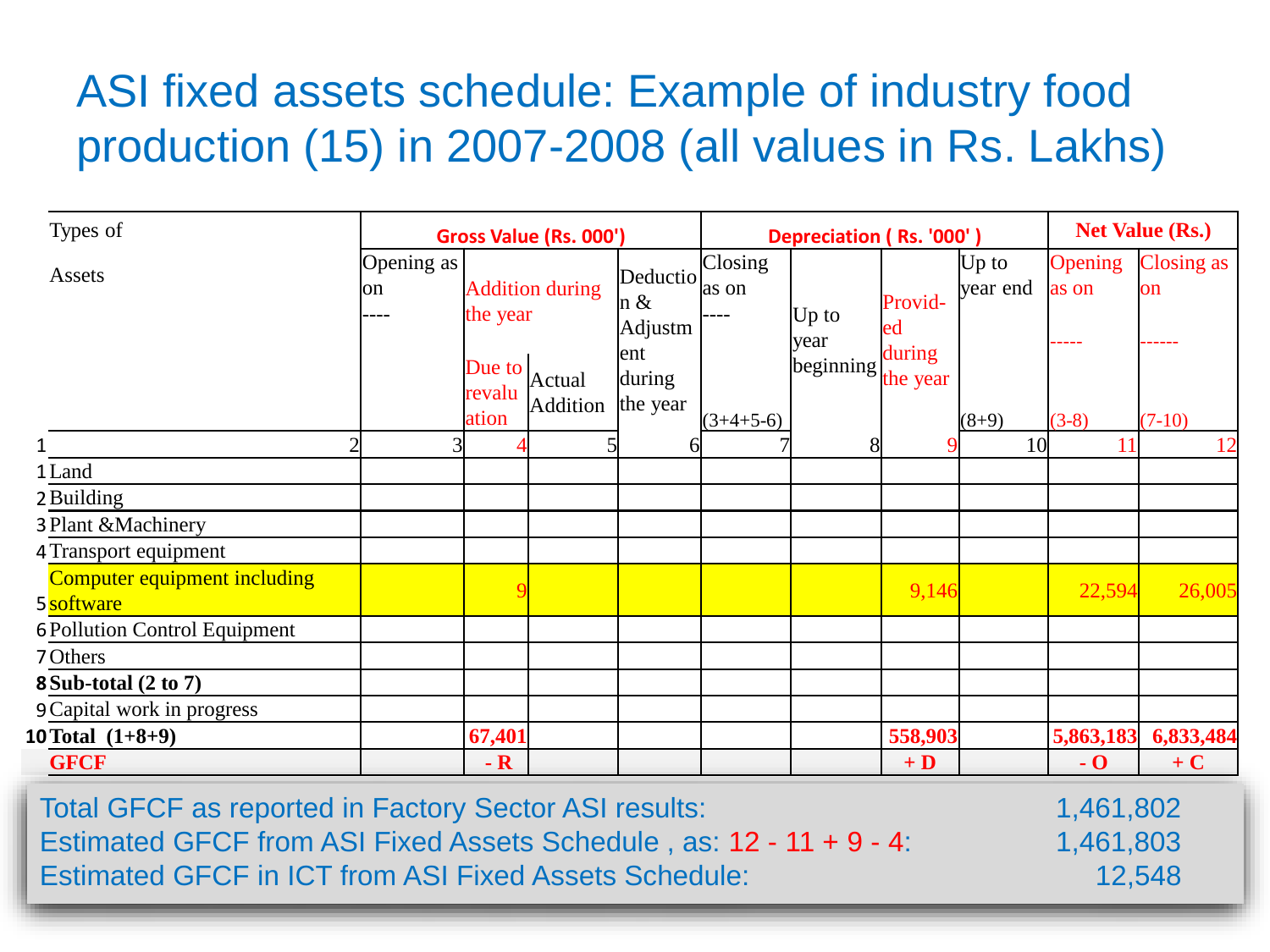While the absolute level of ICT investment has increased over time, it has not increased at the same speed as other forms of investment in organized manufacturing



Note: \*GFCF is obtained using ASI tabulation procedure, i.e. actual additions to ICT assets – deductions during the year Source: Annual Survey of Industries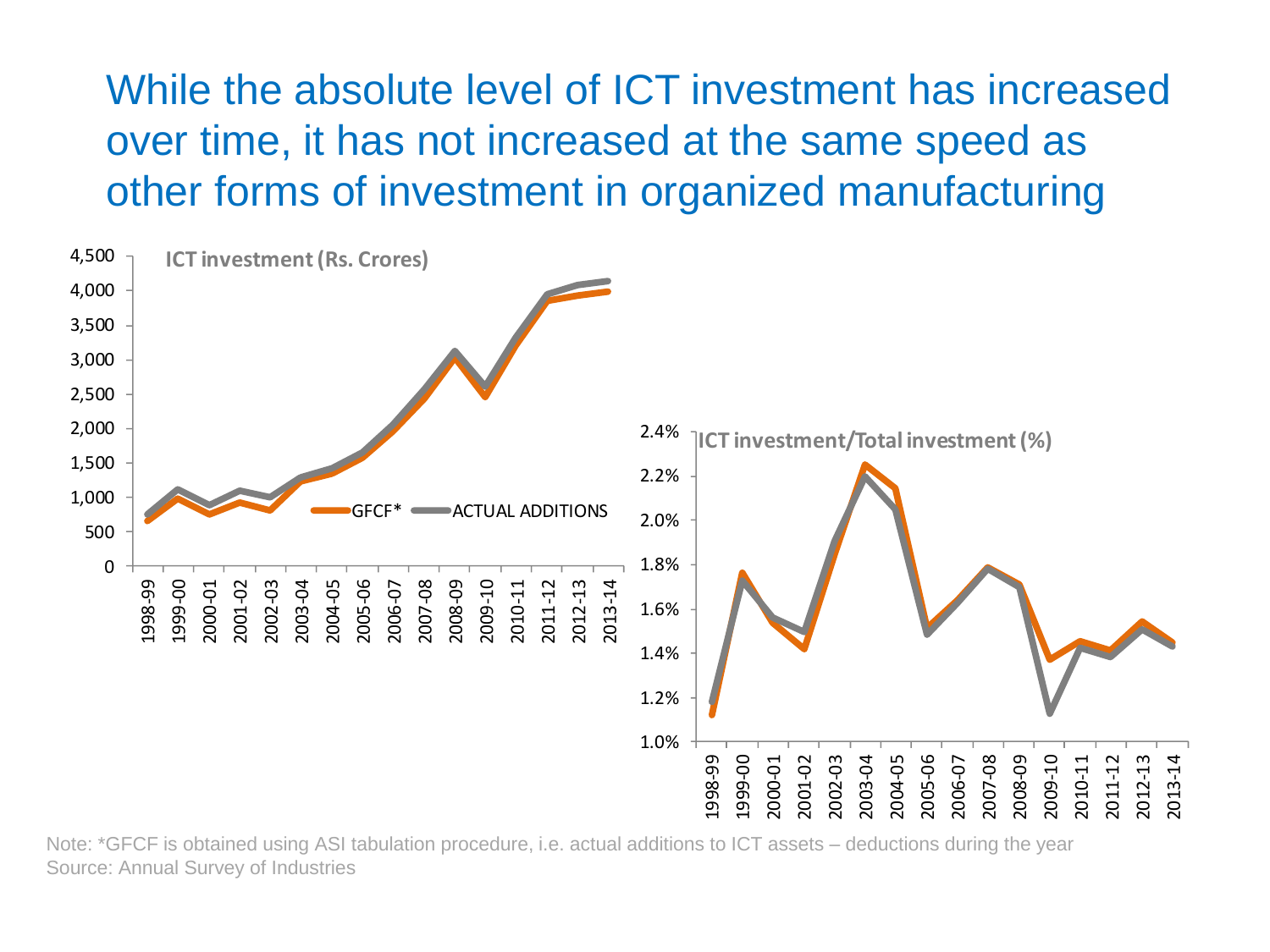# Electric & optical equipment, transport equipment, machinery and Chemical sectors absorb a major chunk of ICT investment in formal manufacturing

Sectoral composition of ICT investment in registered manufacturing % of total GFCF



Note: industries are ranked in order of their relative ICT investment size in 2013-2014. All numbers are consistent with ASI factory sector data, and not necessarily consistent with national accounts data. Source: Authors' computations using data from Annual Survey of Industries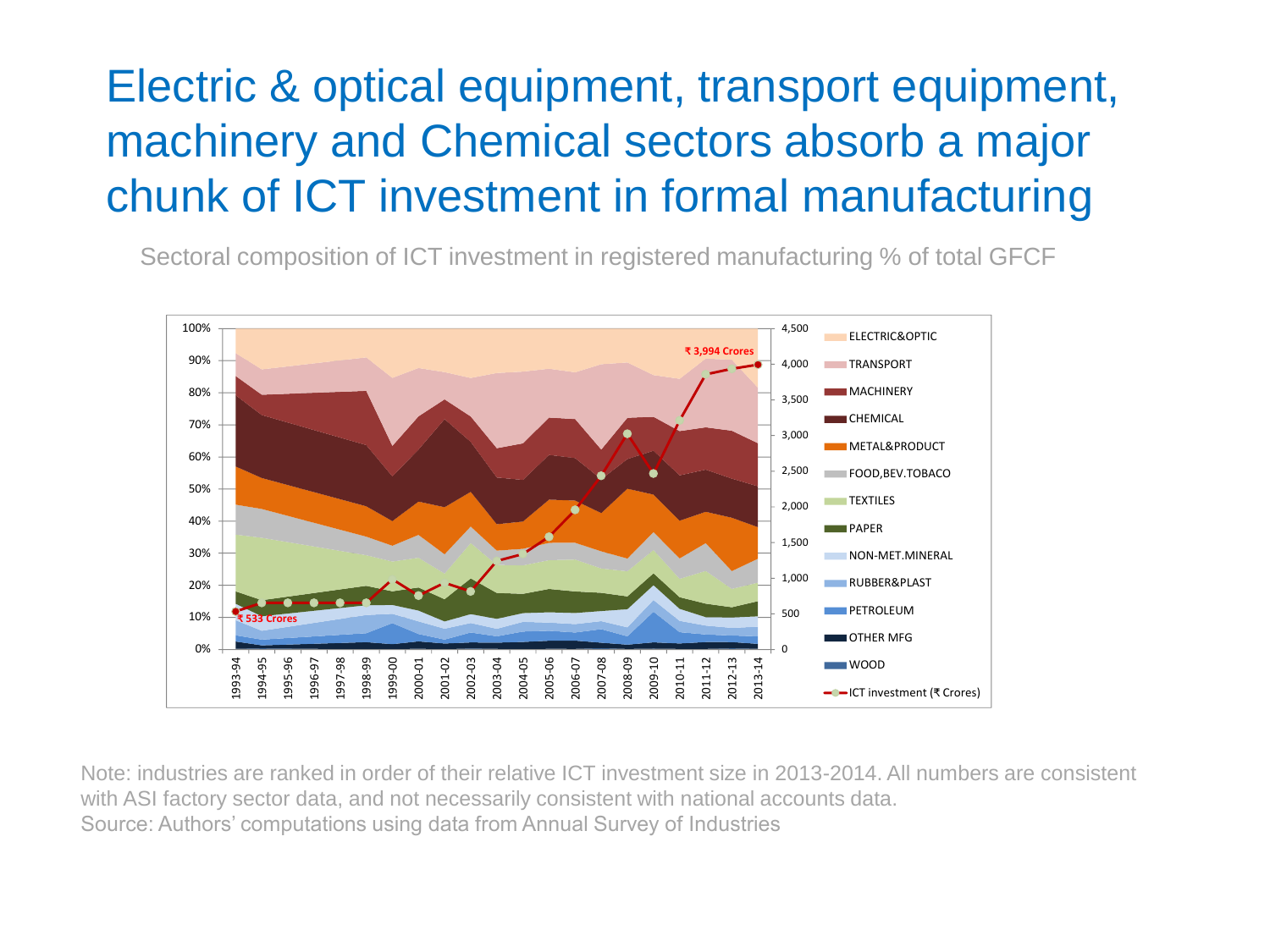# ICT deepening contribution to labor productivity growth has increased in India over time



Source: India KLEMS version 2015, Erumban and Das (2016)

Note: aggregate growth accounting using production possibility frontier approach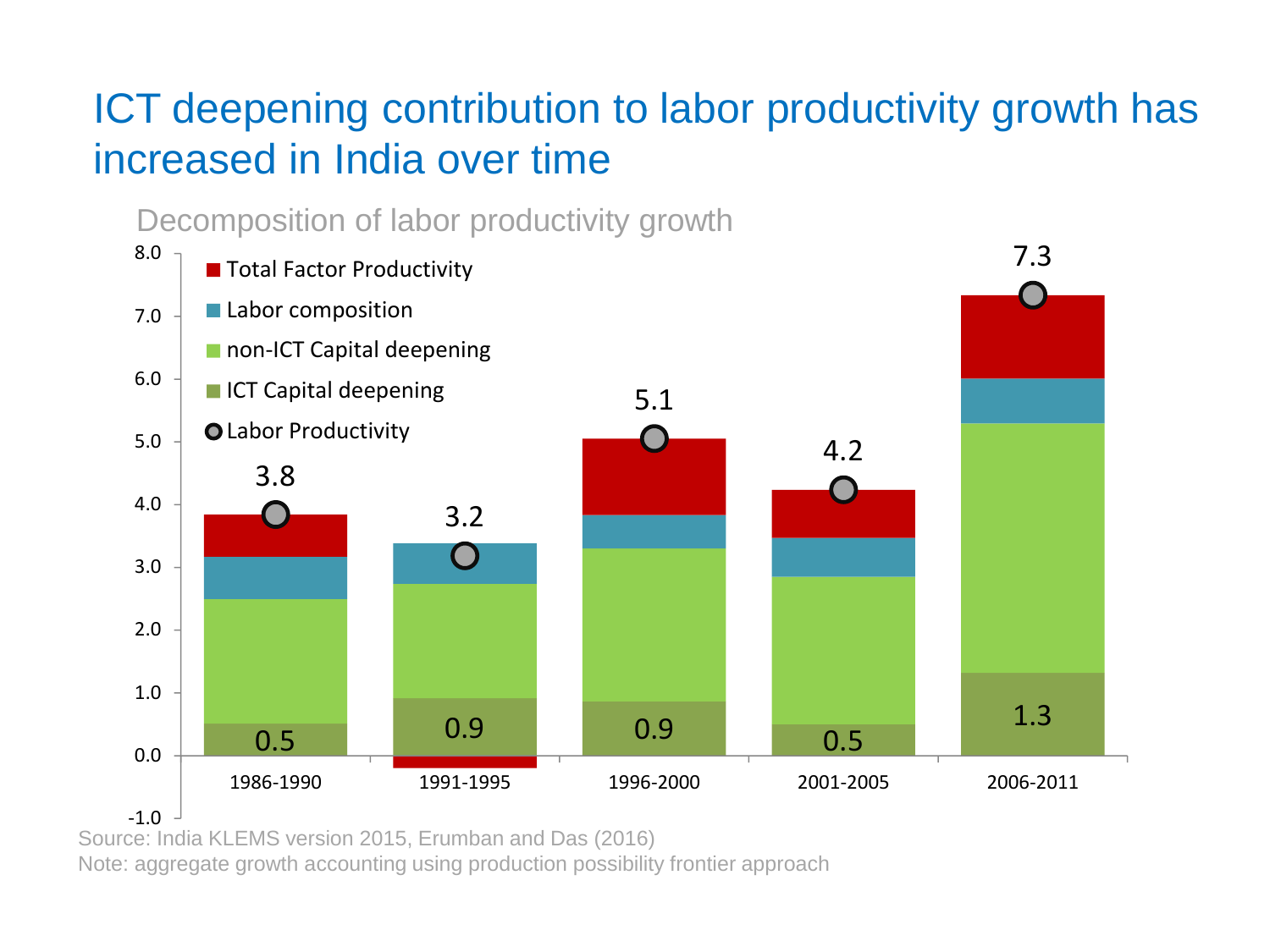#### Data seem to suggest that most of India's ICT growth contribution is in the services sector?

Contribution of ICT (hardware and software only) capital to value added growth



- Contribution of ICT to growth has increased in organized manufacturing over 2001-2005 to 2006- 2011
- But the magnitude of increase is relatively small compared to the magnitude of increase in the aggregate economy.
- Part of it is due to the exclusion of communication equipment in ICT in manufacturing
- But that alone may not explain, perhaps more use of ICT is in India's service economy

Note: The results in this chart are made consistent with national accounts data (see text). Source: Authors' computations using data from ASI and NAS.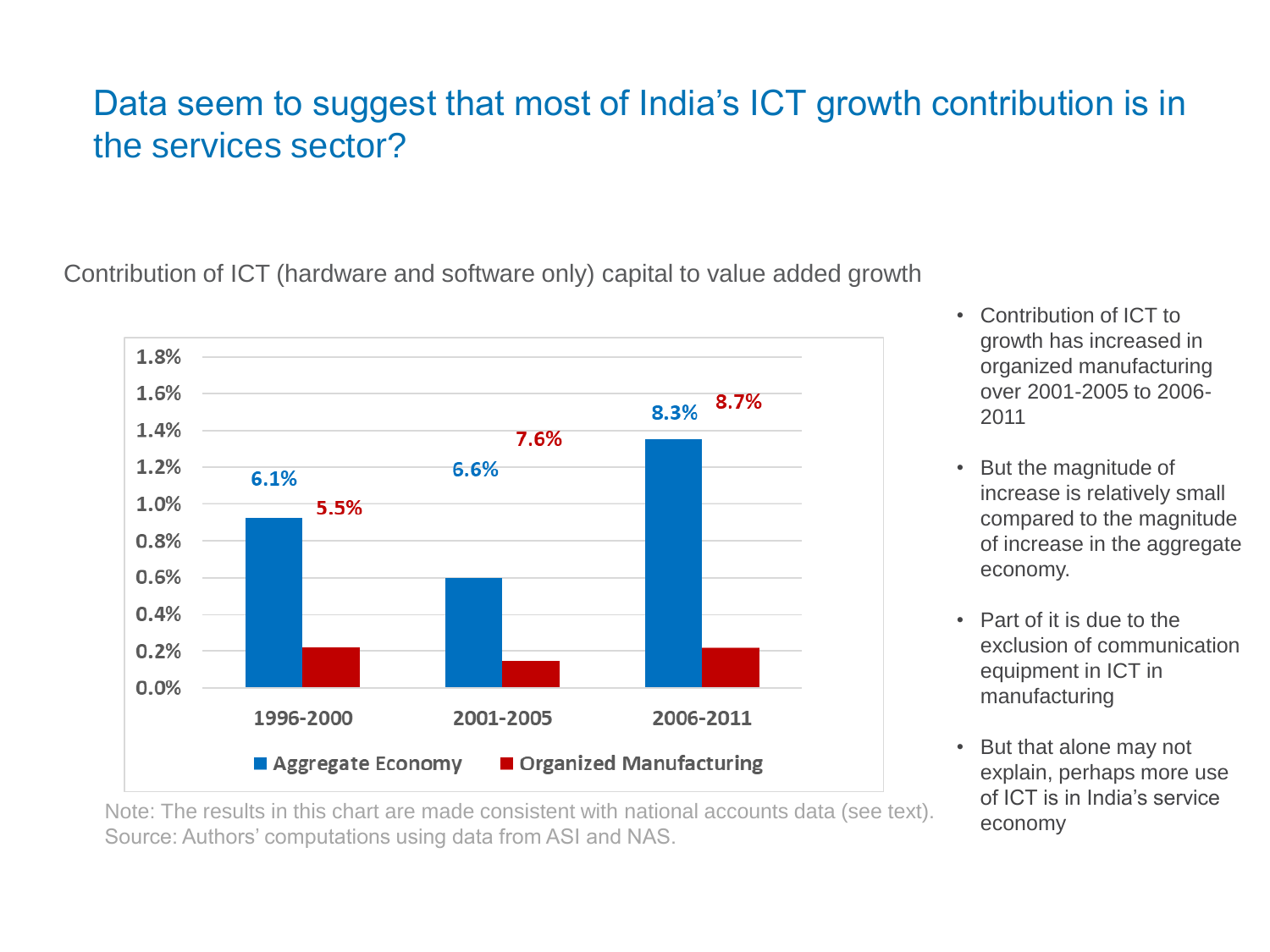#### ICT contribution to manufacturing growth increased from 2001-2005 to 2006-2011 period, but that varies across industries.

Contribution of ICT (hardware and software only) capital to value added growth, Registered Manufacturing Sector



#### • Contribution of ICT capital (excluding telecommunication equipment) in registered manufacturing sector is about 0.2 percentage point over the period 2001-2011

- paper, printing and publishing, and electrical and optical equipment industries did see massive decline in ICT's contribution.
- 11 out of 13 industries have witnessed an increase, albeit small in magnitude, in the absolute contribution of ICT to growth

Note: The results in this chart are made consistent with national accounts data (see text). Source: Authors' computations using data from ASI and NAS.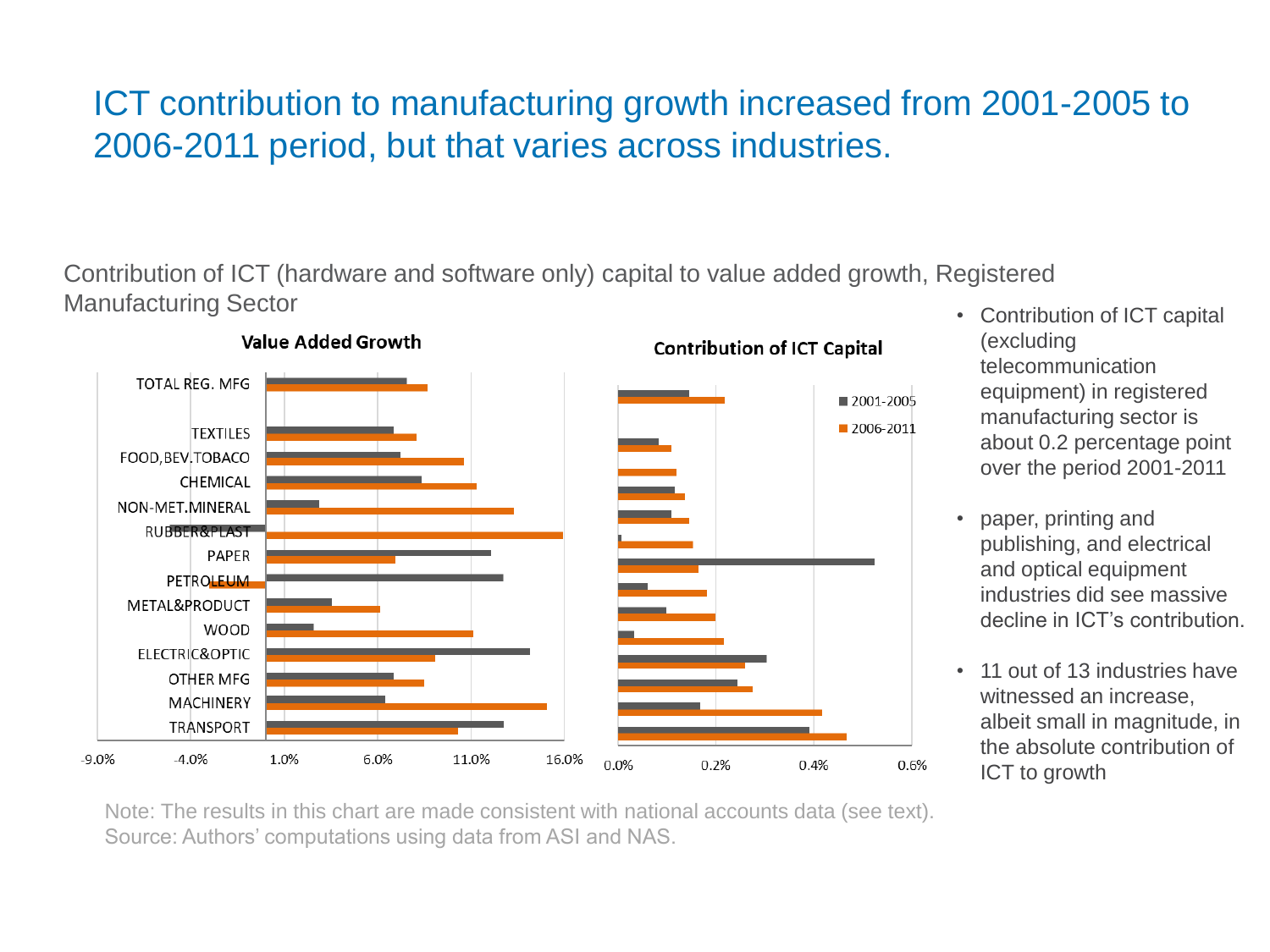## Consistency with National Accounts reported ICT investment: Some caveats

- **EXAGGREGATE EXAGGREE CONOMY data is fully consistent with available** data on Software in NAS, and imputed data using commodity flow approach
- The estimated ICT in organized manufacturing sectors does not include communication equipment.
- **The software data available in NAS for organized** manufacturing is not consistent with the software data obtained from ASI
- **.** Imposing consistency with NAS by applying ICT/ Total GFCF ratio in ASI to Total GFCF in NAS  $GFCF_{ICT, t}^j =$  $GFCF^{j\_asi}_{ICT,t}/GFCF^{j\_asi}_t] GFCF^{j}_t$  underestimates total manufacturing ICT (hardware + software) investment, as it produces an investment value much smaller than NAS reported software investment.